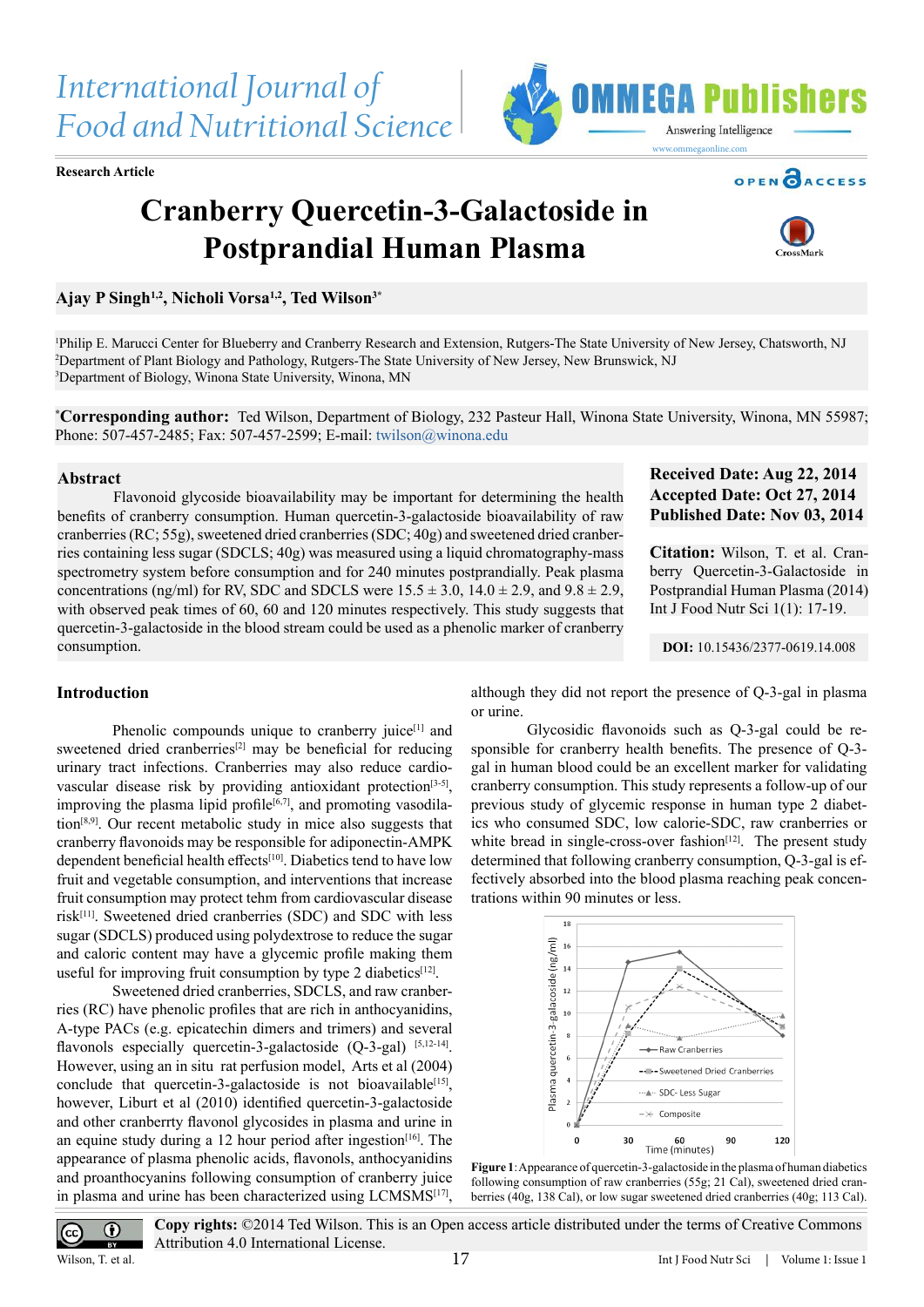## **Methods**

#### **Subjects and study design**

The subject population and study design has been de-scribed in greater detail previously<sup>[\[12\]](#page-2-7)</sup>. The Winona State University Institutional Review Board approved the study prior to recruitment of non-insulin dependent type-2 diabetics (six female and seven male),  $61.6 \pm 2.3$  yrs old, with HbA1C values of  $6.25 \pm 0.16$  and a BMI of  $33.25 \pm 1.22$ . In single cross-over fashion on alternate weeks subjects received RC (55g; 21 Cal; 1 g fiber) that were stored frozen and thawed just before use; SDC (40g, 138 Cal; 2.1g fiber), SDC with less added sugar (SDC-LS; 40g; 113 Cal; 1.8g fiber + 10g polydextrose) or white bread as a control (57g; 160 Cal; 1 g fiber; Sara Lee Soft & Smooth Classic White, Downers Grove, Illinois, USA) Nutritional qualities of the four treatments are described elsewhere<sup>[12]</sup> and summarized in Table 1. The cranberry products used in this study were obtained from Ocean Spray Inc. Lakeville-Middleboro, MA, USA.

Prior to laboratory presentation, subjects completed a 10-hour fast from all food and beverages except water prior to each weekly laboratory visit. Upon arrival in the lab subjects sat quietly for 30 minutes prior to study initiation before a baseline-fasting venous blood sample was collected (0-minutes). Treatments were then consumed within five minutes and additional blood collections repeated 30, 60 and 120 minutes. Subjects returned to the laboratory on a weekly basis until each subject had completed each of the four treatments. Subjects agreed to consume no cranberry or blueberry containing products, fruits, onions, or chocolate to reduce the effect of background dietary phenolics during the course of the study.

Collected plasma samples were frozen at -80°C until analysis in single blind fashion on a single day using freshly thawed samples. Separation and quantification of flavonols were performed on a Dionex UltiMate® 3000 LC system coupled with an Applied Biosystems API 3000TM triple quad LC-MS/MS mass spectrometer under following conditions. Ion

| Table 1: Nutritional content of glycemic challenges |  |
|-----------------------------------------------------|--|
|-----------------------------------------------------|--|



#### **Statistical analysis**

**Data was analyzed using the SASS program (SAS Inst. Inc., Cary, N.C., U.S.A):** Plasma Q-3-gal (ng/ml) is expressed as least squared means  $\pm$  standard error. Predicted peak plasma Q-3-gal times for each subject and the trapezoidal method was used to calculate area under the curve (AUC) values. A repeated measures analysis of variance was used to identify significant differences among treatments, among time points, and the interaction between treatment and time. Significant differences among least squares means (P<0.05) were determined using the Tukey-Kramer adjustment.

## **Results and Discussion**

Cranberry Q-3-gal was absorbed from the gut and appeared in blood plasma 30 minute post-prandially in all subjects with a calculated plasma peak occurring at one hour for raw cranberries and SDCs and at one and half hours for SDCs containing less sugar (Table 2). Peak plasma concentrations of Q-3-gal were  $15.5 \pm 3.0$ ,  $14.0 \pm 2.9$ , and  $9.8 \pm 2.9$  ng/ml for raw cranberries, SDC and SDC-LS. Plasma Q-3-gal was statistically higher than baseline at 30, 60 and 120 minutes, butno statistically significant differences between the three cranberry treatments were observed at 30, 60 or 120 minutes. The Q-3-gal AUC for SDC-LS was less than that of raw cranberries or SDC, although the difference was not statically significant. SDC actually contained less G-3-gal than SDC-LS (Wilson et al  $2010$ )<sup>[12]</sup>, this

|                         | White Bread | Raw Cranberry | Sweetened Dried Cranberry | SDC-Less Sugar |
|-------------------------|-------------|---------------|---------------------------|----------------|
| Serving Size            | 57g         | 55g           | 40g                       | 40g            |
| Total (Cal)             | 160.0       | 21.0          | 138.0                     | 113.2          |
| Protein (Cal)           | 20.0        | 0.6           | 0.4                       | 0.6            |
| Fat (Cal)               | 20.0        | 0.4           | 2.7                       | 2.5            |
| Carbohydrates (Cal)     | 120.0       | 20.0          | 134.9                     | 100.0          |
| Polydextrose (g or Cal) | 0           | $\theta$      |                           | 10.1           |
| Total Dietary Fiber (g) | 1.0         |               | 2.2                       | 11.3           |

Table 2: Pharmacokinetics of cranberry plasma quercetin-3-galactosidefollowing consumption by human type 2 diabetics(Least Mean Squares  $\pm$ Standard Error).

|                                                                 | Plasma Quercetin-3-Galactoside (ng/ml) |                  |                  |                | Calculated Peak Time | Area Under Curve |  |  |  |
|-----------------------------------------------------------------|----------------------------------------|------------------|------------------|----------------|----------------------|------------------|--|--|--|
| Treatment                                                       | 0- minutes                             | 30- minutes      | 60- minutes      | 120-minutes    | minutes              |                  |  |  |  |
| Raw Cranberries                                                 | $0.0 \pm 3.0$                          | $14.6 \pm 3.0^*$ | $15.5 \pm 3.0^*$ | $8.0 \pm 3.1*$ | $57 \pm 13$          | $1388 \pm 280$   |  |  |  |
| Sweetened Dried Cranber-<br><b>ries</b>                         | $0.0 \pm 2.9$                          | $8.2 \pm 3.1*$   | $14.0 \pm 2.9*$  | $8.8 \pm 2.9*$ | $60 \pm 13$          | $1254 \pm 280$   |  |  |  |
| SDC-less sugar                                                  | $0 \pm 2.8$                            | $8.9 \pm 3.0^*$  | $7.8 \pm 2.8^*$  | $9.8 \pm 2.9*$ | $88 \pm 12$          | $792 \pm 281$    |  |  |  |
| White Bread                                                     |                                        |                  |                  |                |                      |                  |  |  |  |
| *Statistically significant vs 0-minutes within group $(P<0.05)$ |                                        |                  |                  |                |                      |                  |  |  |  |

\*Statistically significant vs 0-minutes within group (P<0.05).